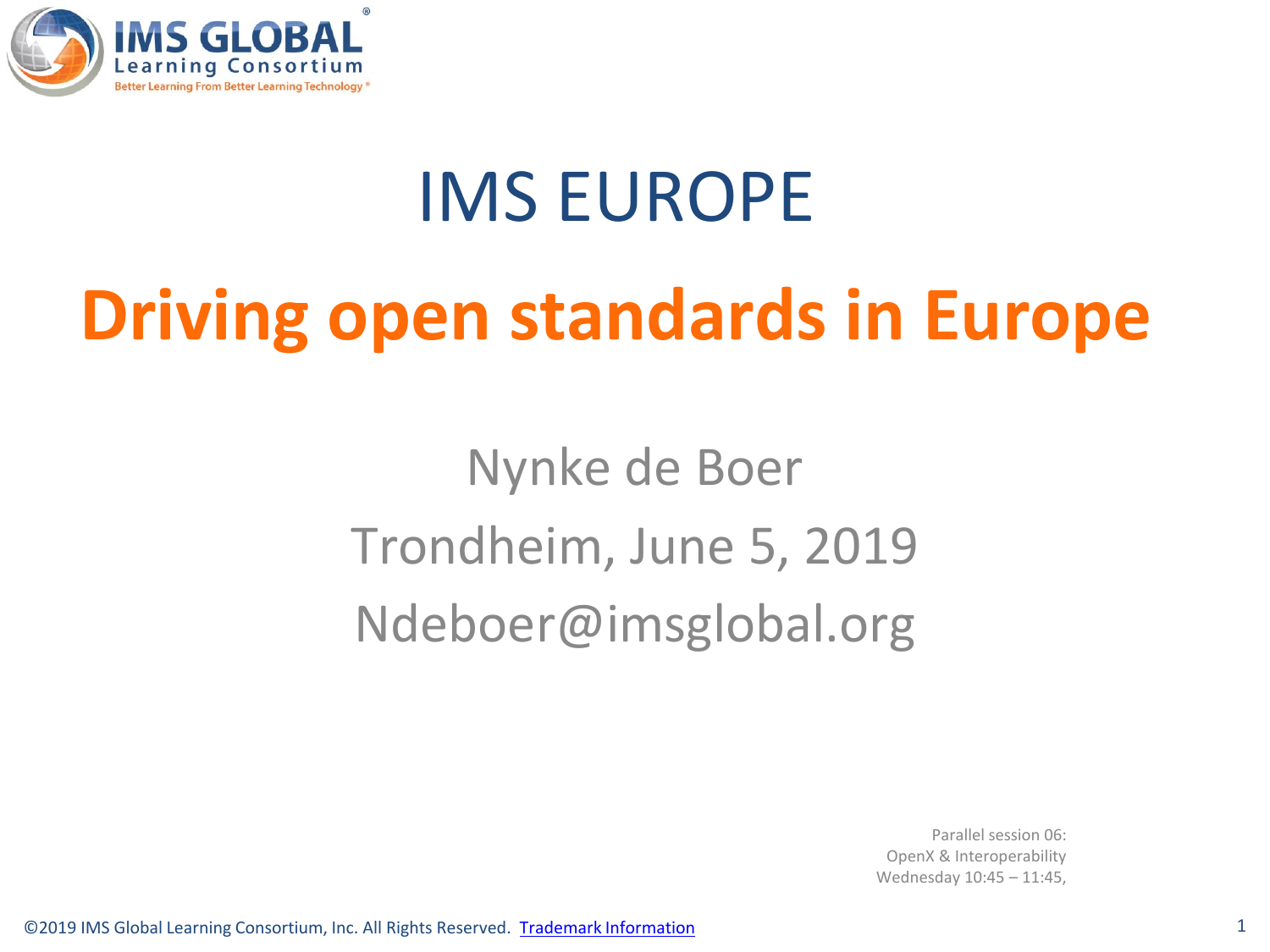

### The Learning Environment

The EdTech Ecosystem

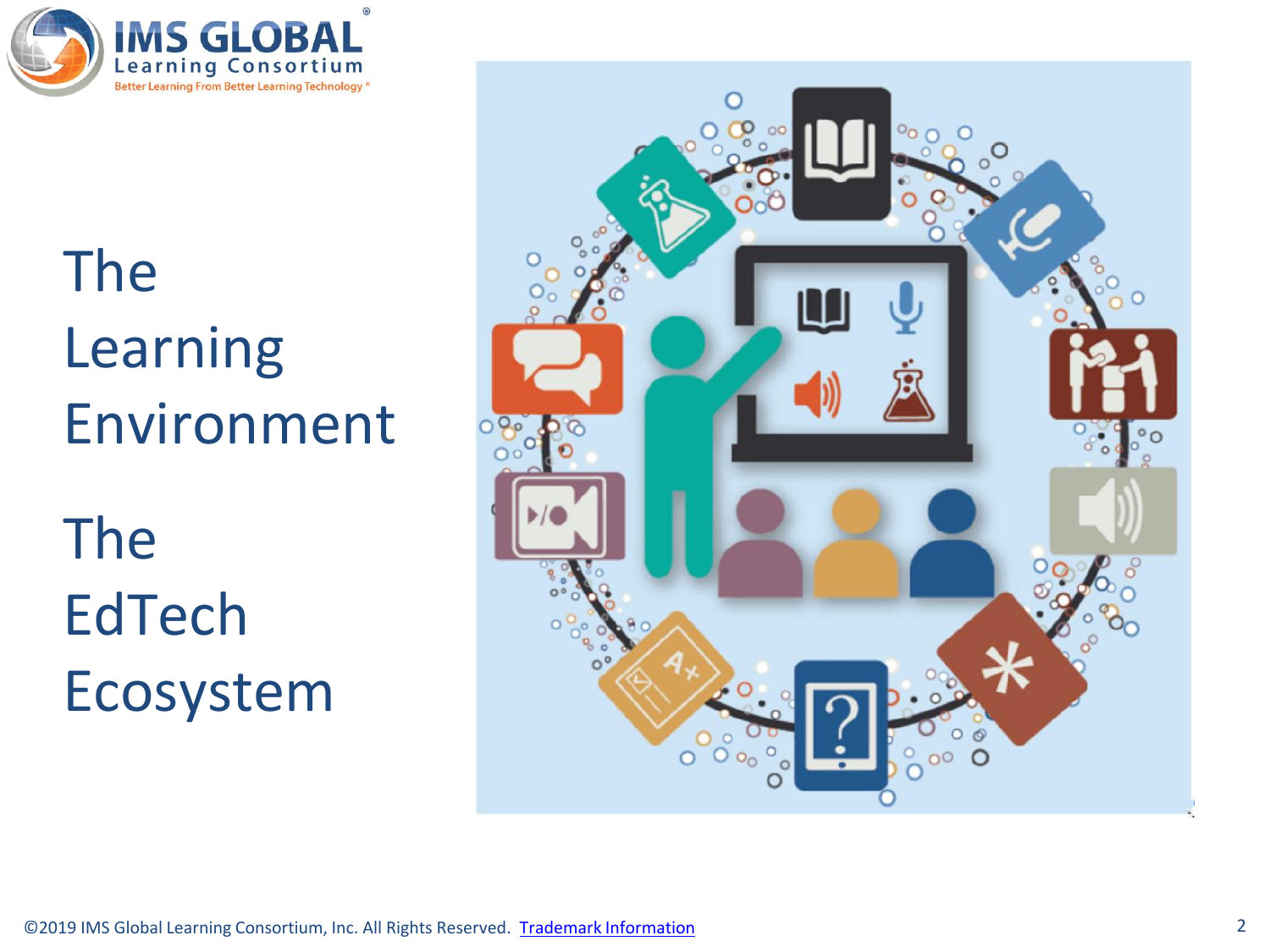

### Standards

### Specifications

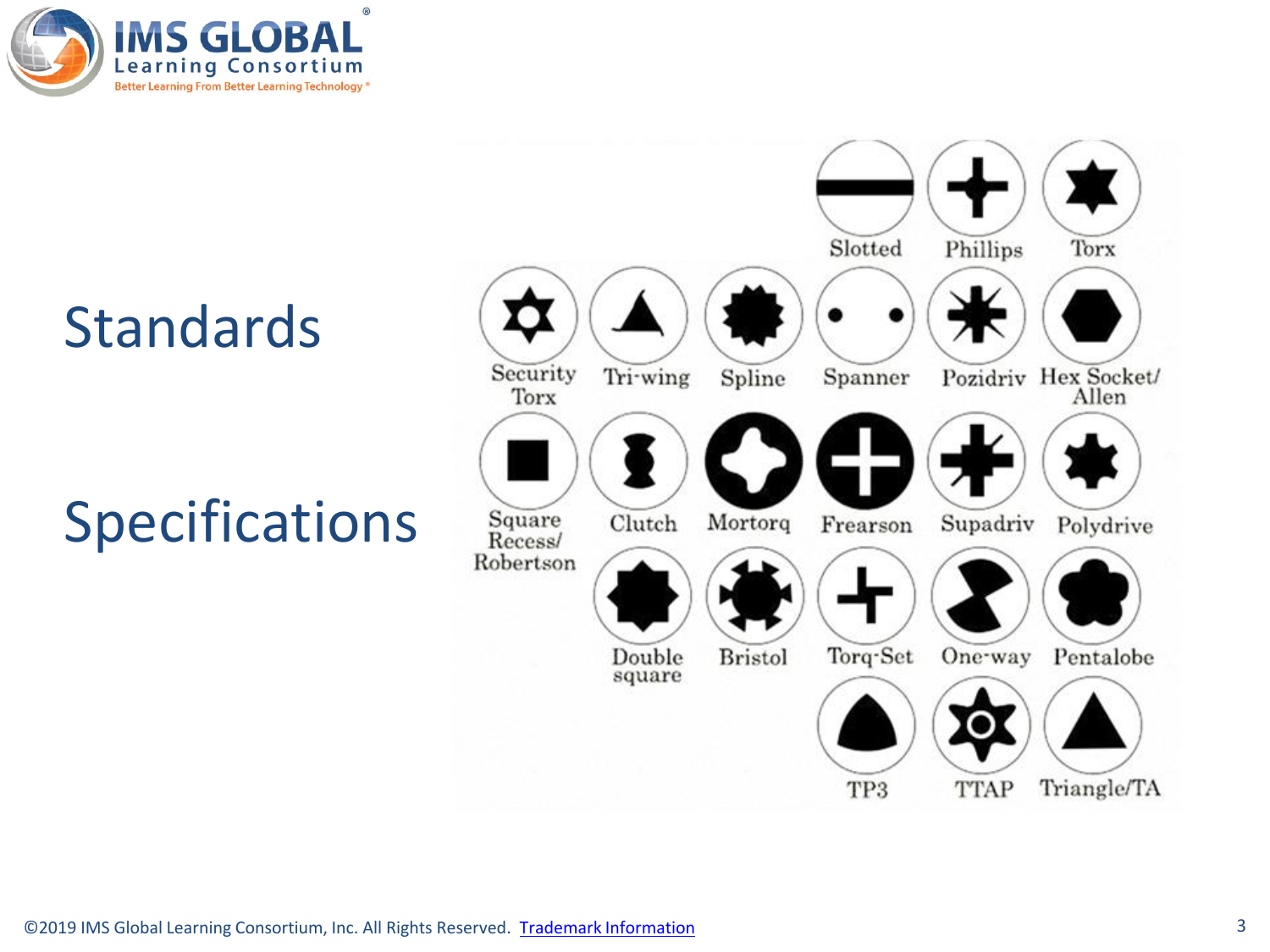

# You





### Institutions

### Vendors/ suppliers

### Government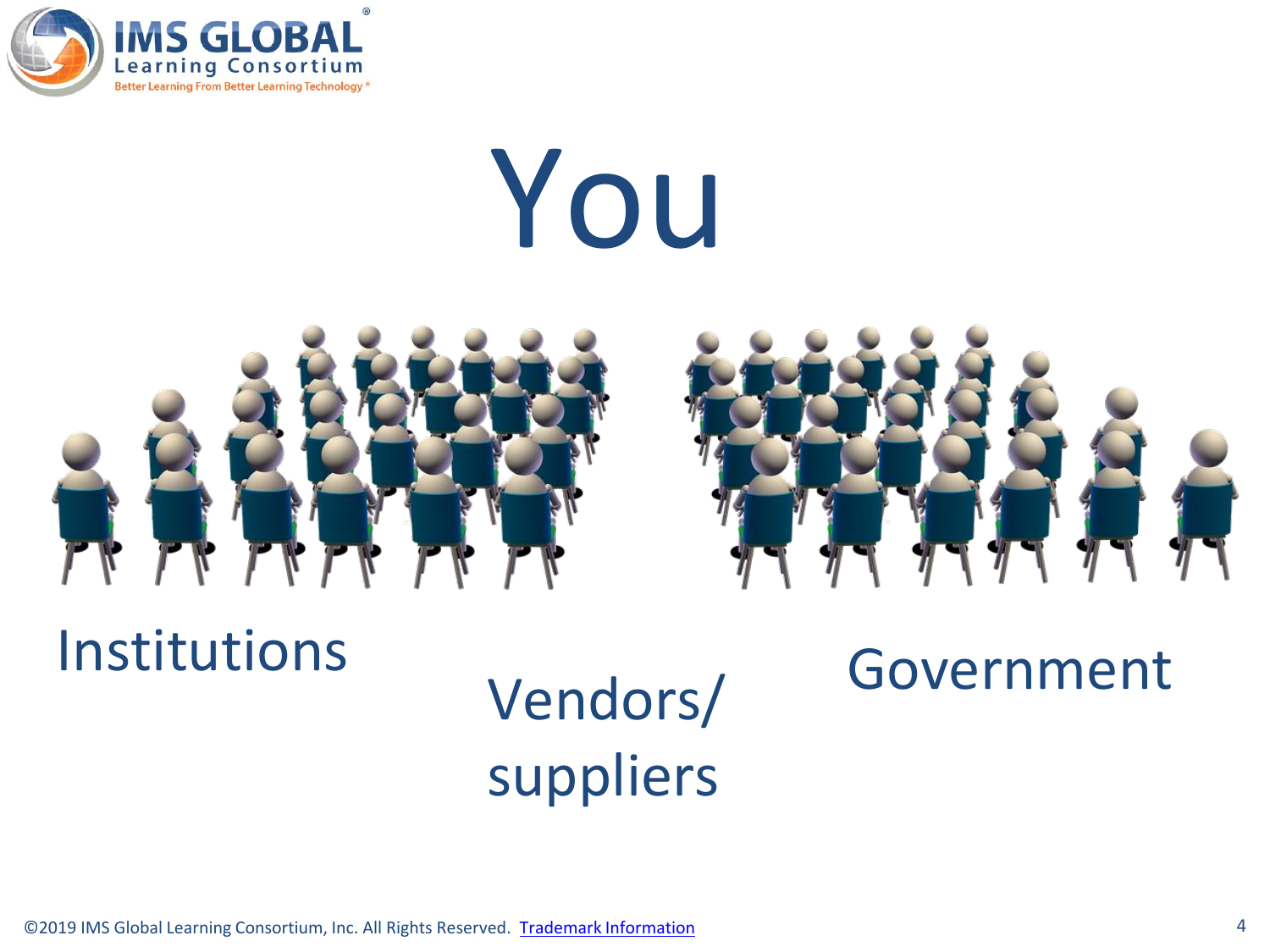



Researchers, students and teachers want to be able to choose their own online tools They expect all tools to work well within the existing ecosystem

for this..

Open and well adopted interoperability standards are a necessity.

With no or little extra work!

©2019 IMS Global Learning Consortium, Inc. All Rights Reserved. [Trademark Information](https://www.imsglobal.org/trademarks) <sup>5</sup>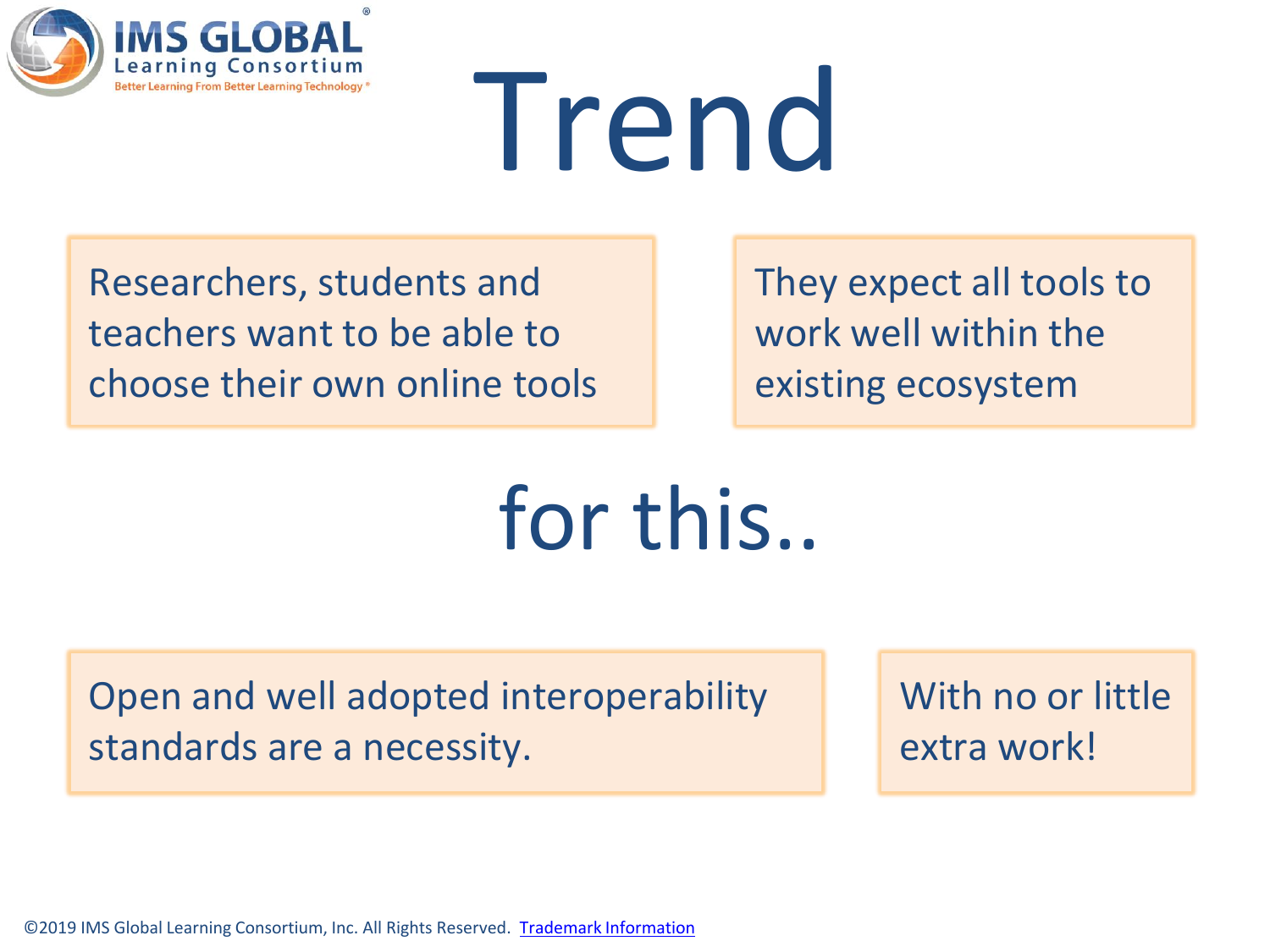



## ® IMS GLOBAL<br>Learning Consortium

Better Learning From Better Learning Technology ®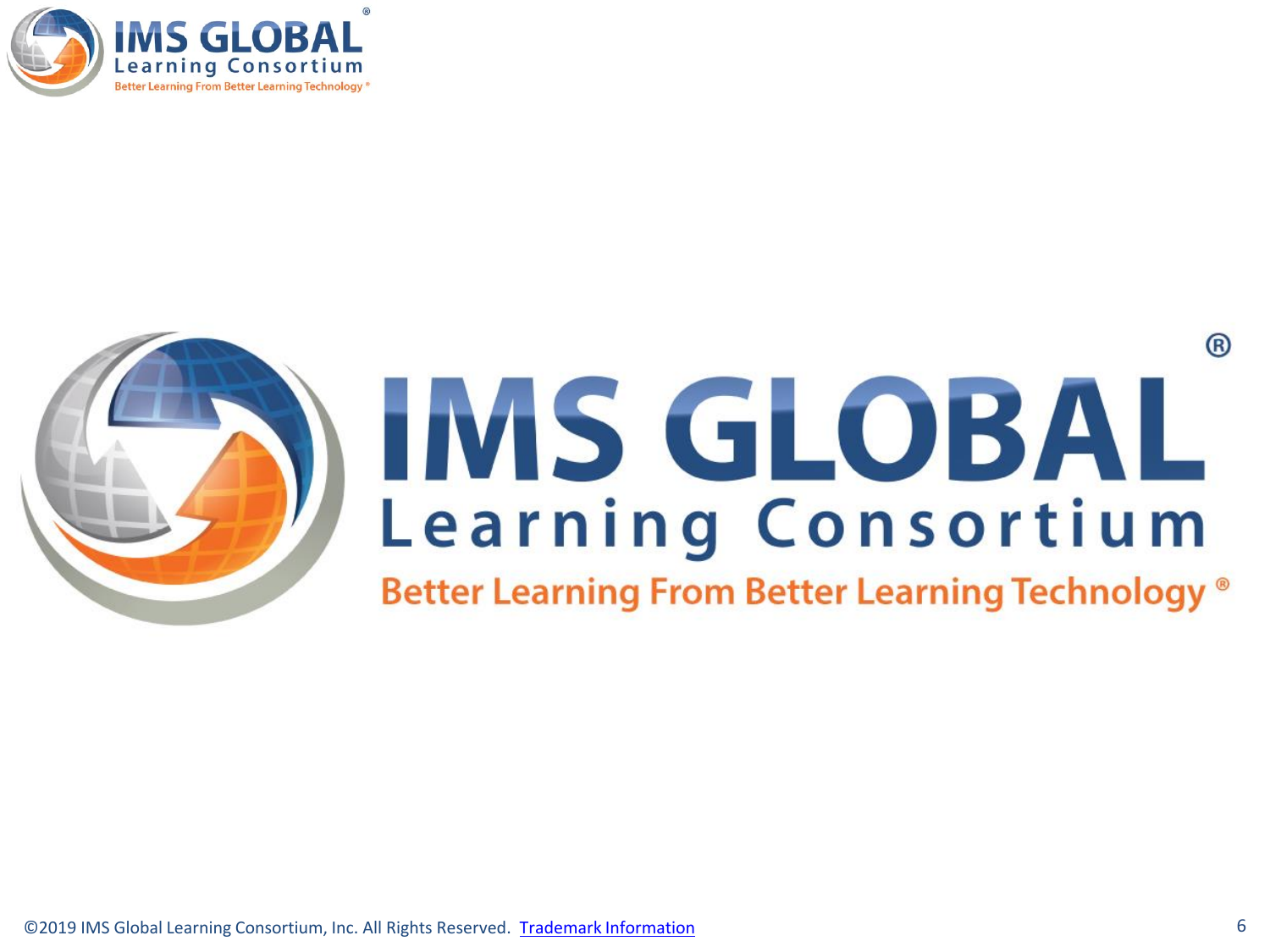

- Around since 1998
- 25 employees, mostly technical
- IMS does key work for EdTech: LTI (Advantage), OpenBadges, QTI, Caliper and many more
- Organized as a non-profit member organization with currently 500 members (of which **13% in Europe**).
- Over **115 leading HED institutions** including 13 of the top 100 ranked institutions worldwide.
- IMS depends on membership fees to exist and spread.

©2019 IMS Global Learning Consortium, Inc. All Rights Reserved. [Trademark Information](https://www.imsglobal.org/trademarks)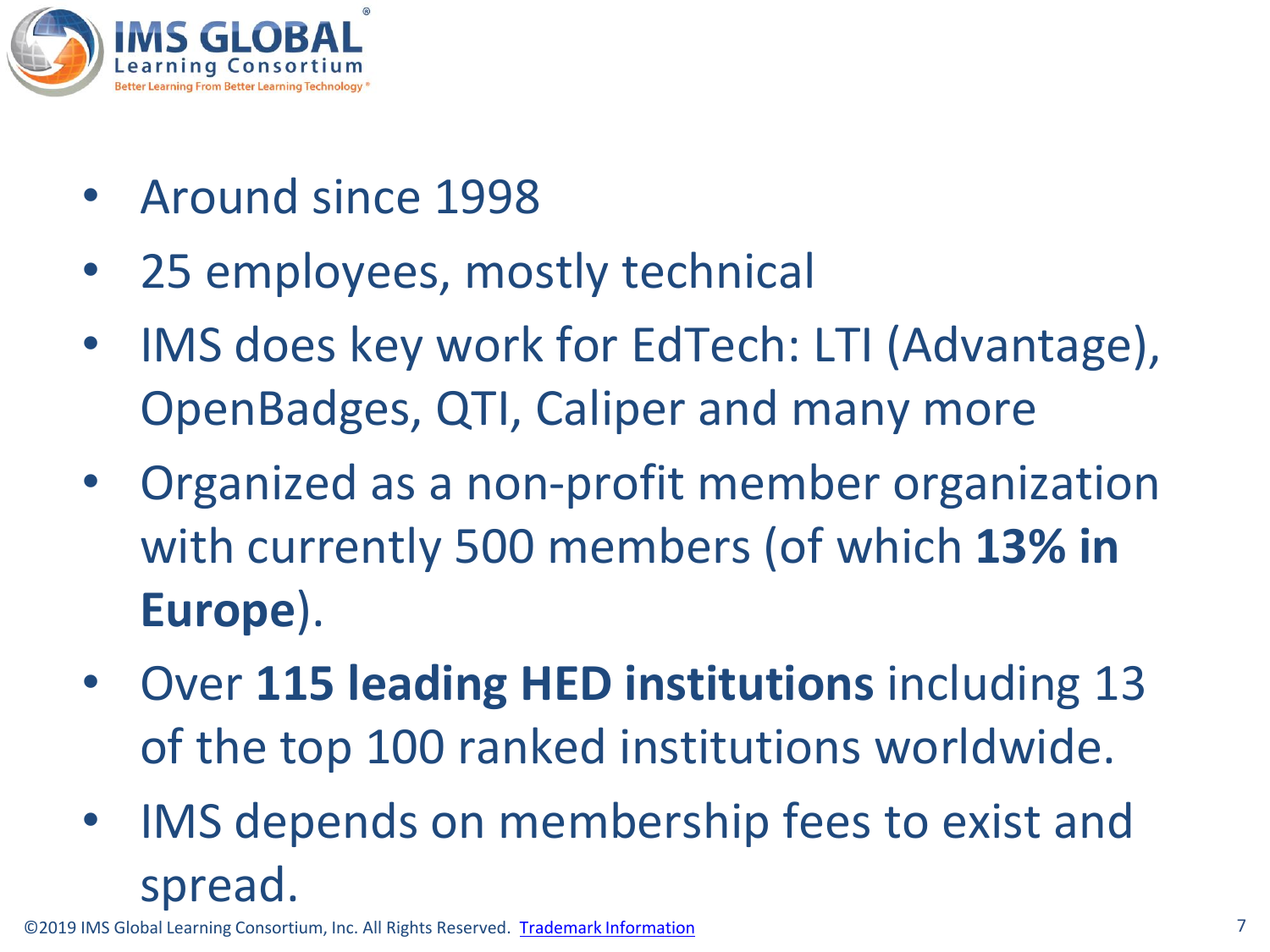

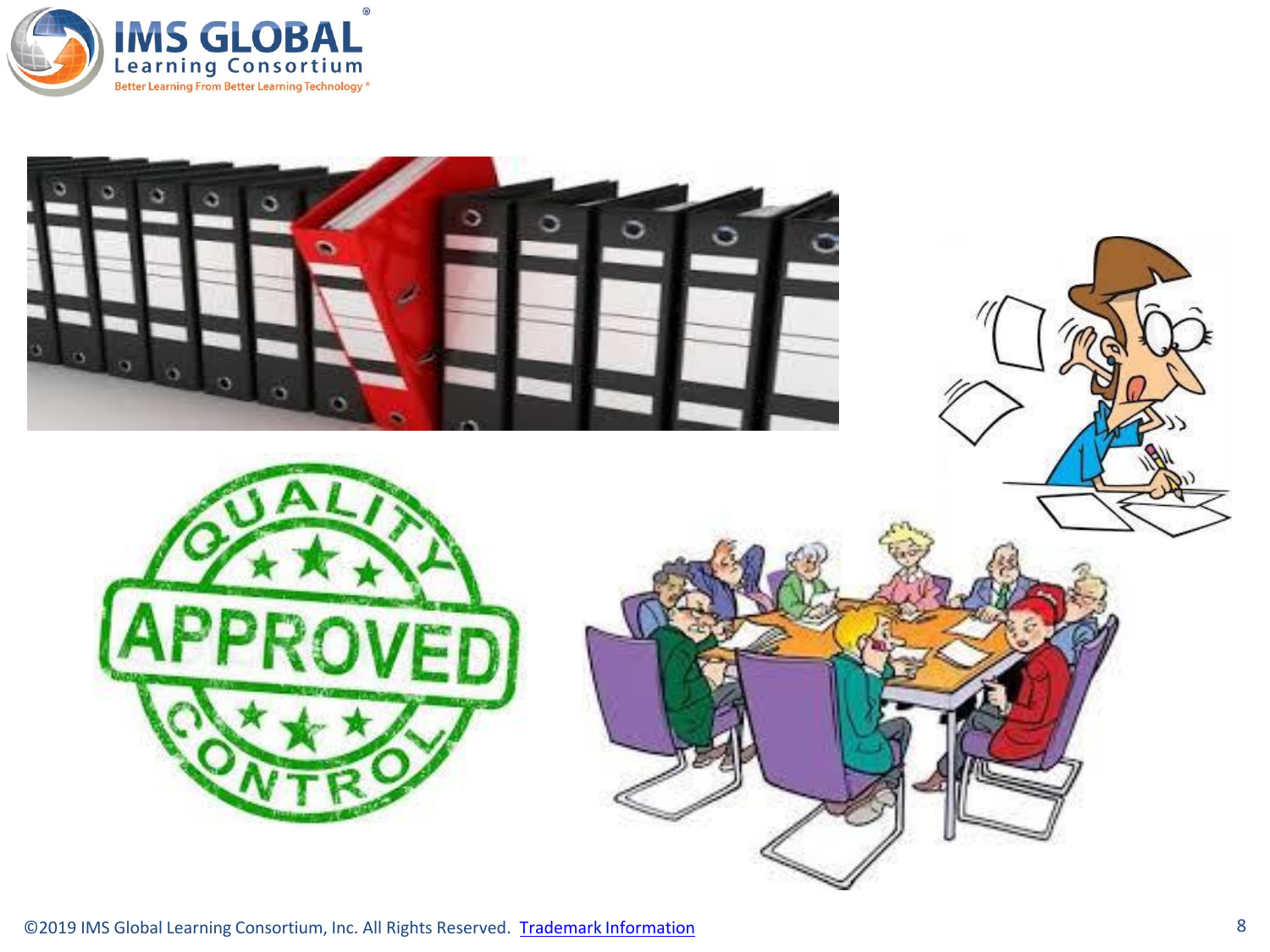

### Membership

- Everyone can read the specifications of a standard and use the standard
- All members can access the technical resources and can certify their product for a standard
- Contributing Members can join a workgroups and co-create the standards



©2019 IMS Global Learning Consortium, Inc. All Rights Reserved. [Trademark Information](https://www.imsglobal.org/trademarks)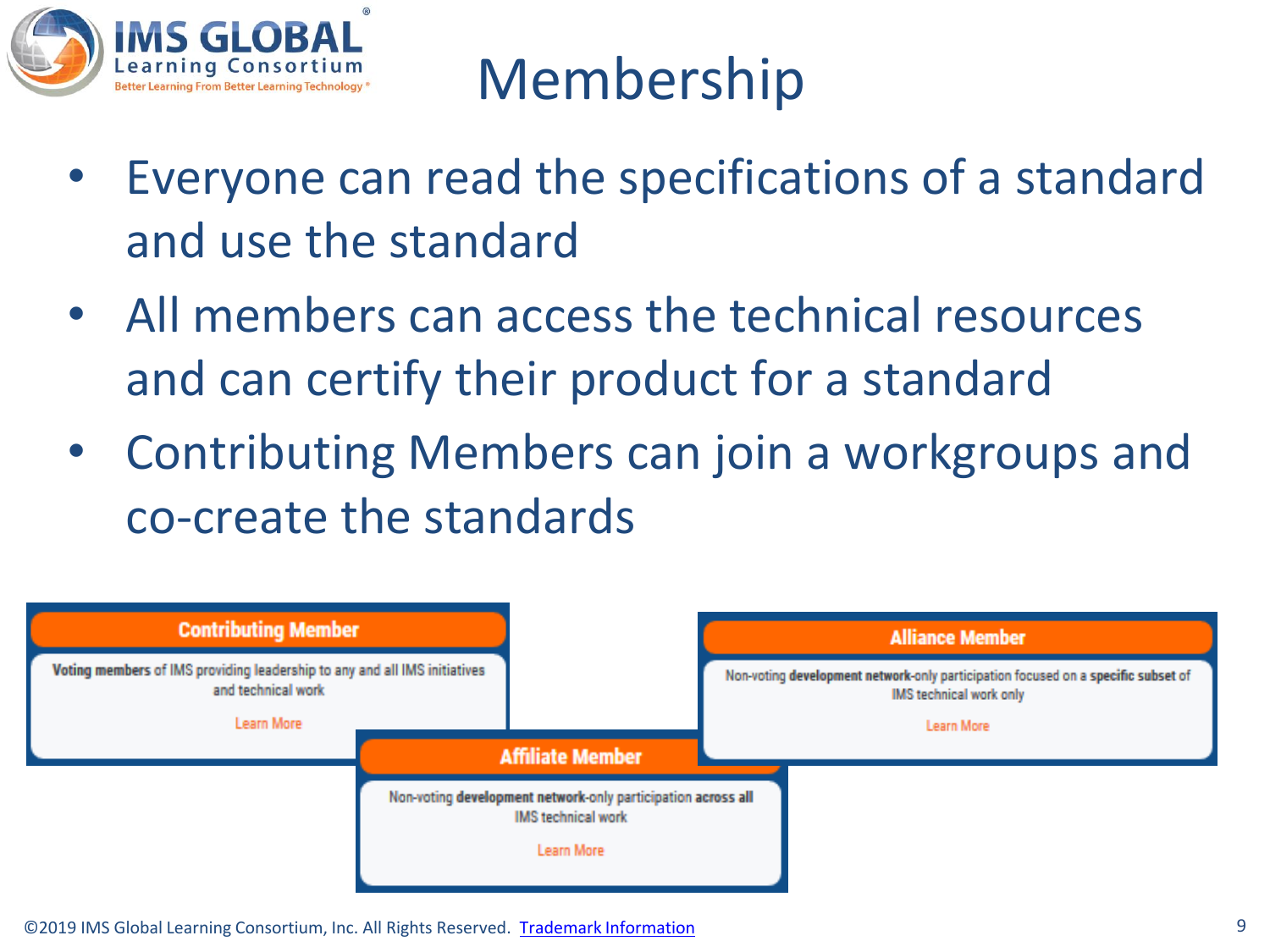

#### **IMS Technical Workgroup Call Schedule and News**

| <b>Monday</b>                                                 | <b>Tuesday</b>                                                                                 | Wednesday                     |
|---------------------------------------------------------------|------------------------------------------------------------------------------------------------|-------------------------------|
| 27 May                                                        | 28 May                                                                                         | <b>29 May</b>                 |
|                                                               | 11am-12pm Common Cartridge Project Group                                                       | 12-1pm App Vetting Task Force |
| 3 June                                                        | 4 June                                                                                         | 5 June                        |
| 11am-12pm OneRoster Project Group<br>2-3pm CASE Project Group | 10-11am QTI Project Group<br>12-1pm LTI Project Group<br>4-5pm Caliper Analytics Project Group | 2-3pm Edu-API Task Force      |

#### **Conference Call Details**

Time Zone - All times are UTC/GMT-04 (US EDT). Find the time in your zone. Phone Access: +1 650-479-3207 - Codes Below - International Phone Numbers

#### **Tuesday - 28 May**

#### **Common Cartridge Project Group**

11am-12pm: Conference Call: +1 650 479 3207 code: 736 509 435 WebEx | Forum | Add to Calendar | Meeting Password: imsrocks Facilitators: Jill Hobson (IMS), Bracken Mosbacker (IMS)

#### **Wednesday - 29 May**

#### **App Vetting/Privacy Task Force**

12-1pm : Conference Call: + 1 650 479 3207 code: 731 776 943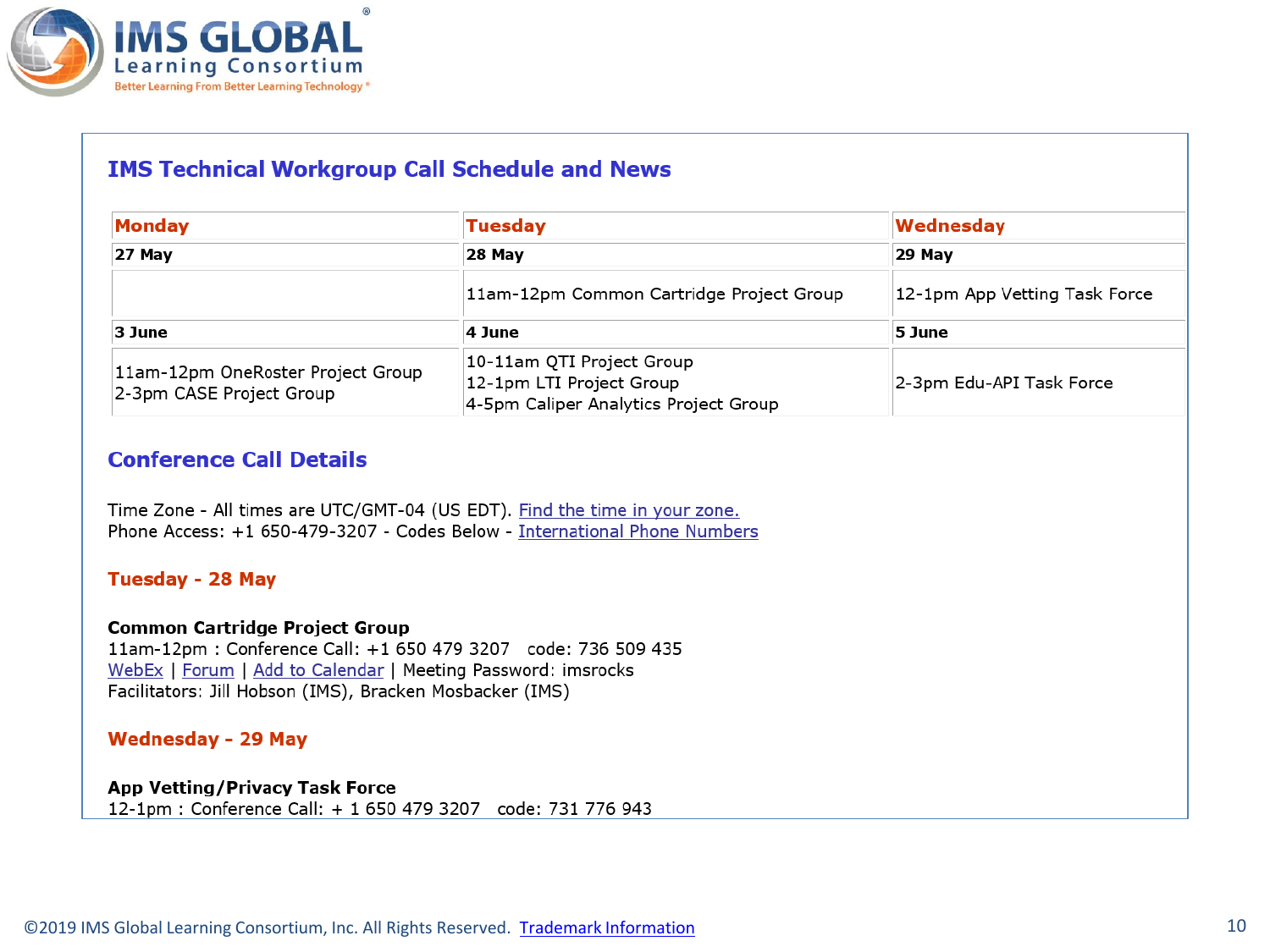

### Five Strategic Program Initiatives

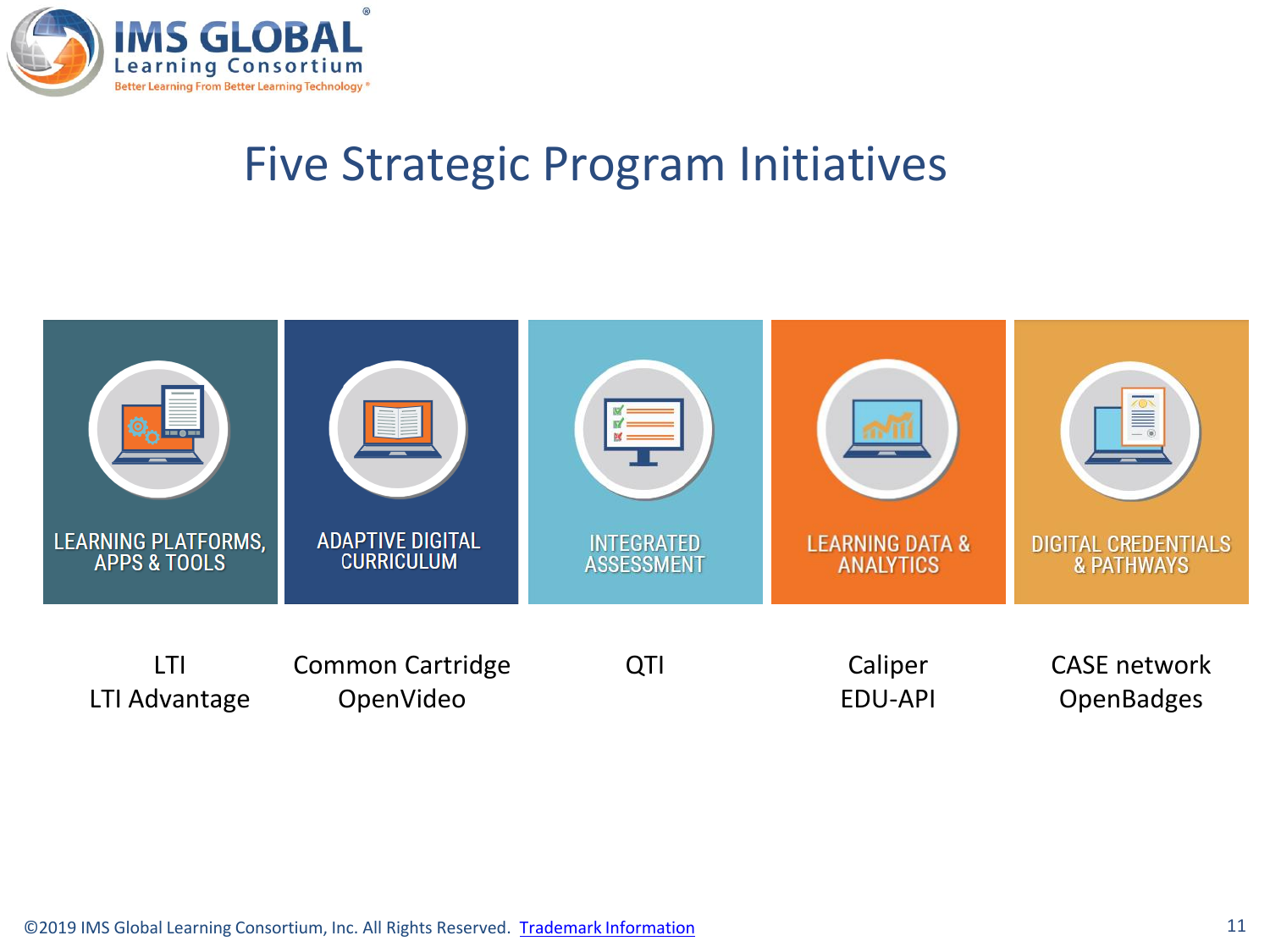

### IMS Europe board – since spring 2018

- documenting local functional requirements and use cases The main focus areas of the IMS Europe Board are:
	- To ensure that the needs and interests of European members are met in IMS specifications by
		- ensuring active representation on relevant Working Groups
		- To increase awareness and adoption of IMS standards in Europe
			- participating and presenting about IMS on relevant European conferences,
			- producing information materials specifically targeting the European educational marketplace,
			- establishing long-term partnerships with European institutions that are engaged in the development of edtech protocols and standards.
			- annual IMS Summit on European soil: 29-30 December 2017 in London
- IMS Contributing Members who are located in Europe and/or have a substantial part of their activity in Europe are eligible to become part of the IMS Europe Board. If you are interested in participating, please contact Markus Gylling, solutions architect and head of Europe operations, IMS Global Learning Consortium.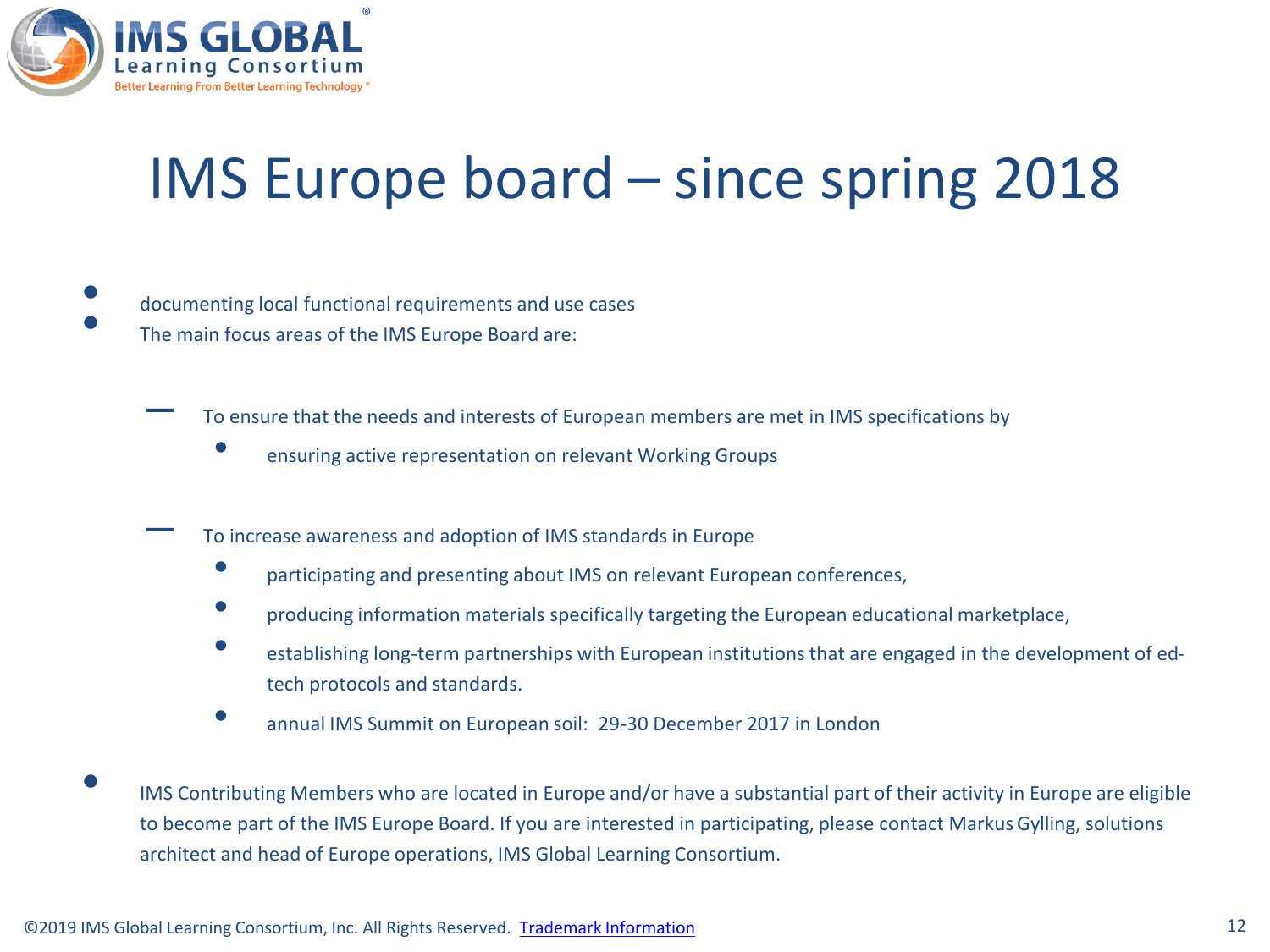

### IMS Europe board

- Since beginning 2018
- To ensure the needs and interests of the European members within IMS Global
	- Contribute to technical workgroups to ensure compatibility with Europe (GDPR proof)
- Increase awareness and adoption of IMS standards in Europe
	- Presenting at relevant occasions, like this conference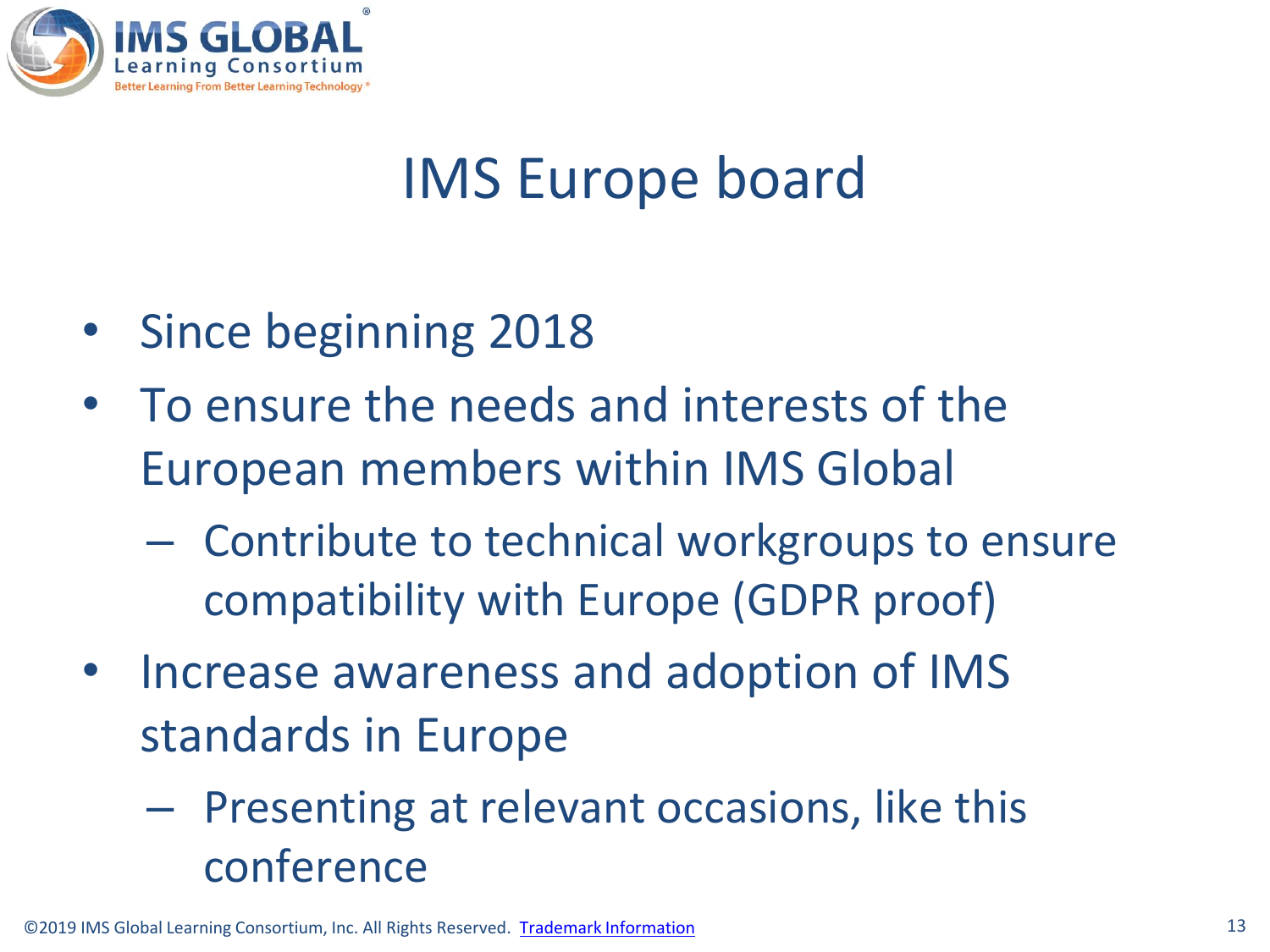

### Leadership IMS Europe

- Eunis - Annette Grande Furset
- Cito - Arjan Aarnink
- Kimono - Eric Adams
- Udir - Eva Mjøvik
- UOC - Francesc Santanach Delisau
- Santillana - Iñaki Velez de Guevara
- Cornelsen - Jens Stutte
- Oracle - Luba Schuyler
- SURF - Marieke de Wit
- OAT Testing - Mark Molenaar
- Blackboard - Nicolaas Matthijs
- VitalSource - Rick Johnson
- Itslearning - Steven Threadgold
- DigitalME - Tim Riches
- Instructure - Sidharth Oberoi
- Sunet - Wietze de Vries
- Explorance - Yeona Jang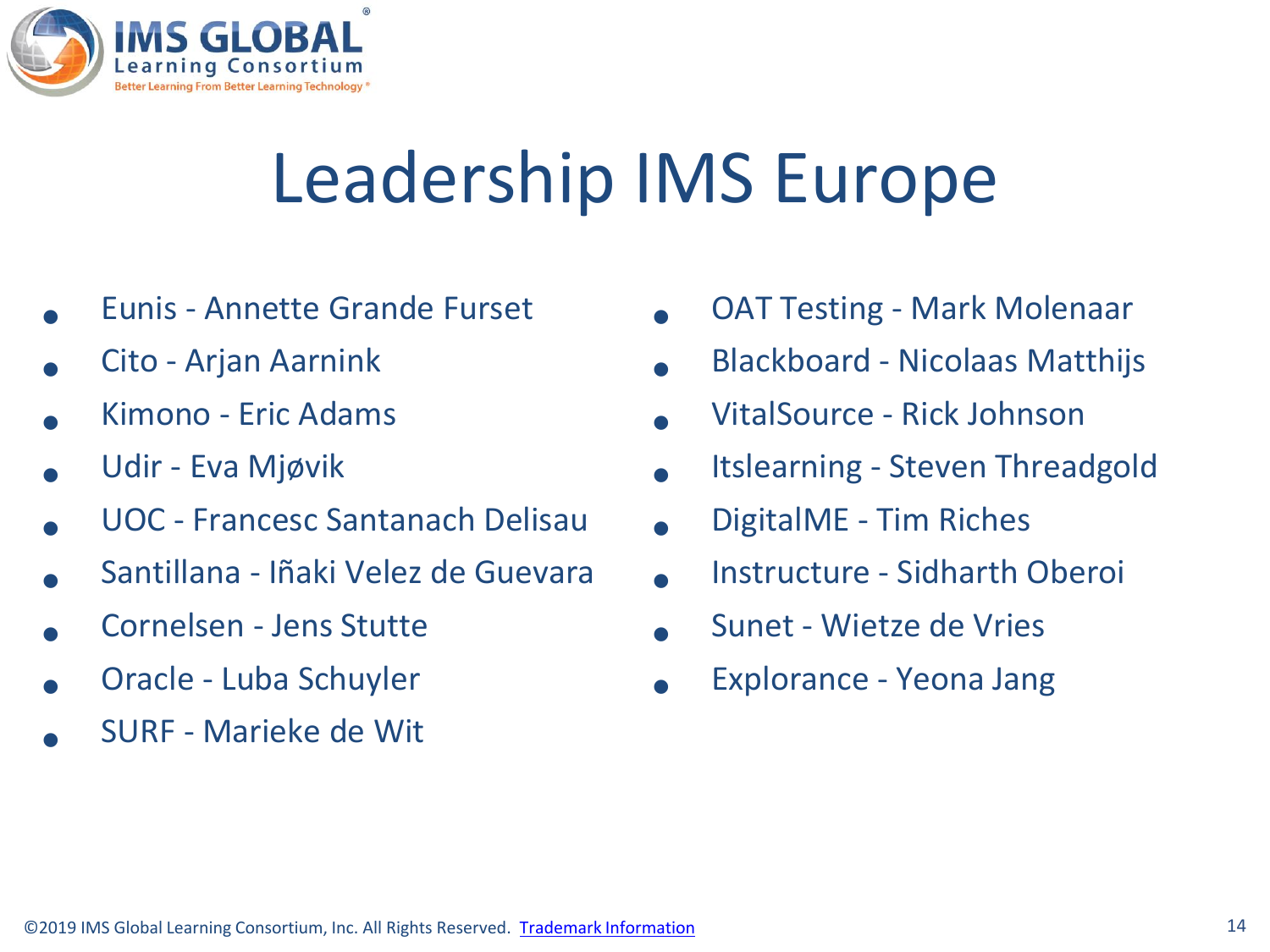

### IMS Europe yearly conference "Next Generation Digital Learning"



- October 10-11
- **Barcelona**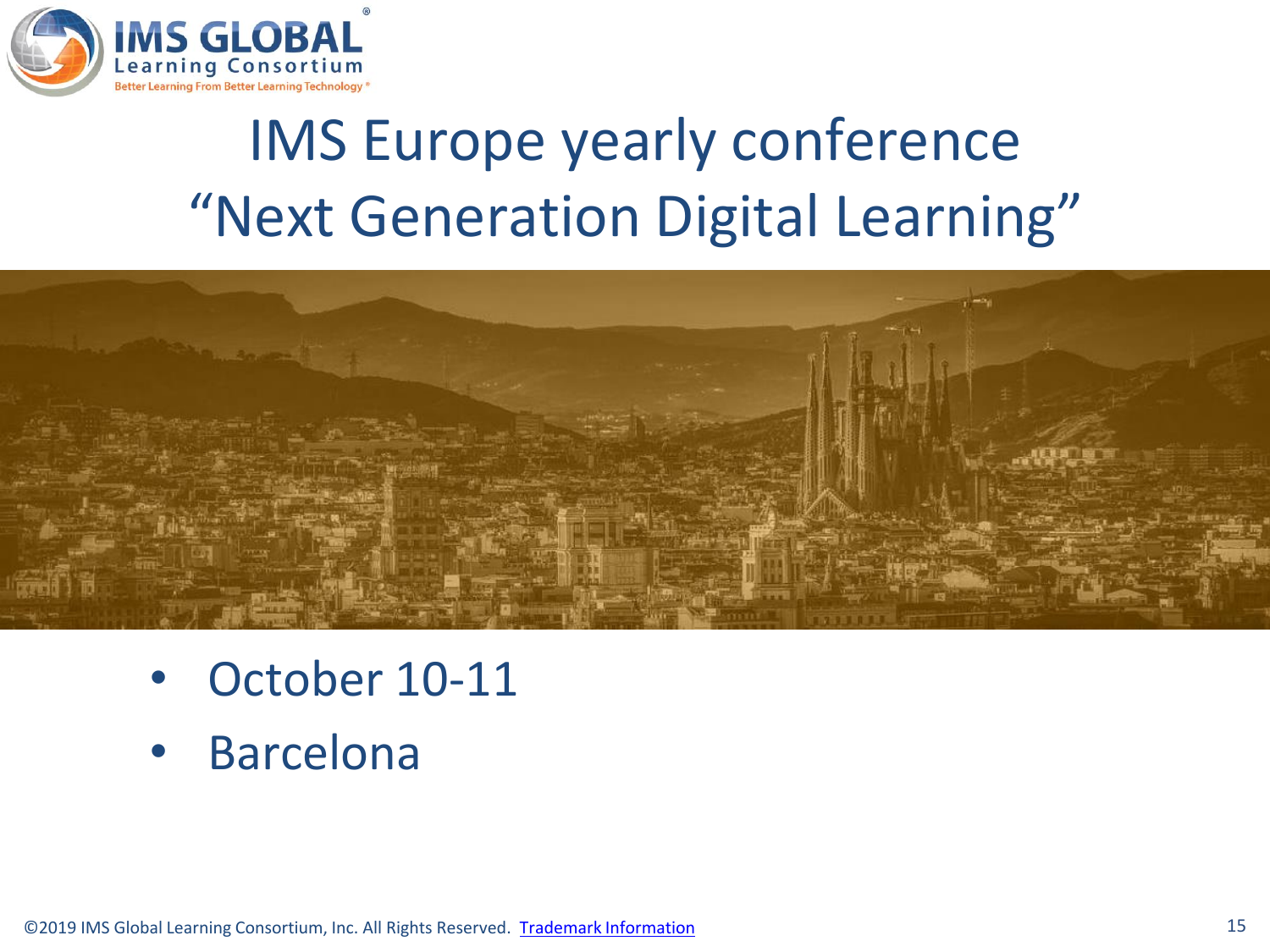



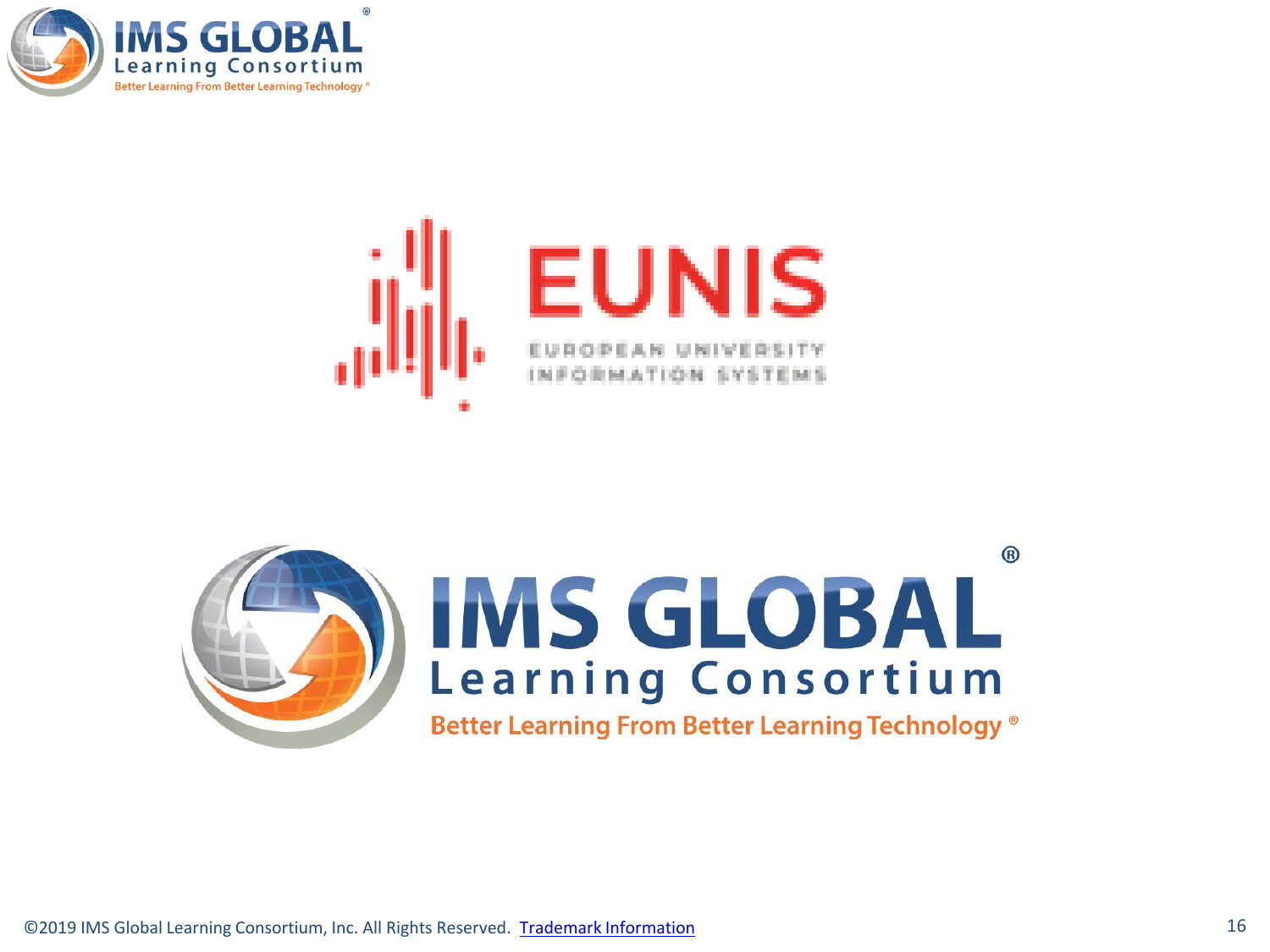

### Take aways

@ Institutions:

- Make sure you require relevant standards in your RFP
- @Vendors/suppliers:
	- Certify your products through IMS

@Government:

– Make open standards a requirement within Education

#### @All:

- Join IMS and get in on the ground floor and influence direction.
- Join us in Barcelona!